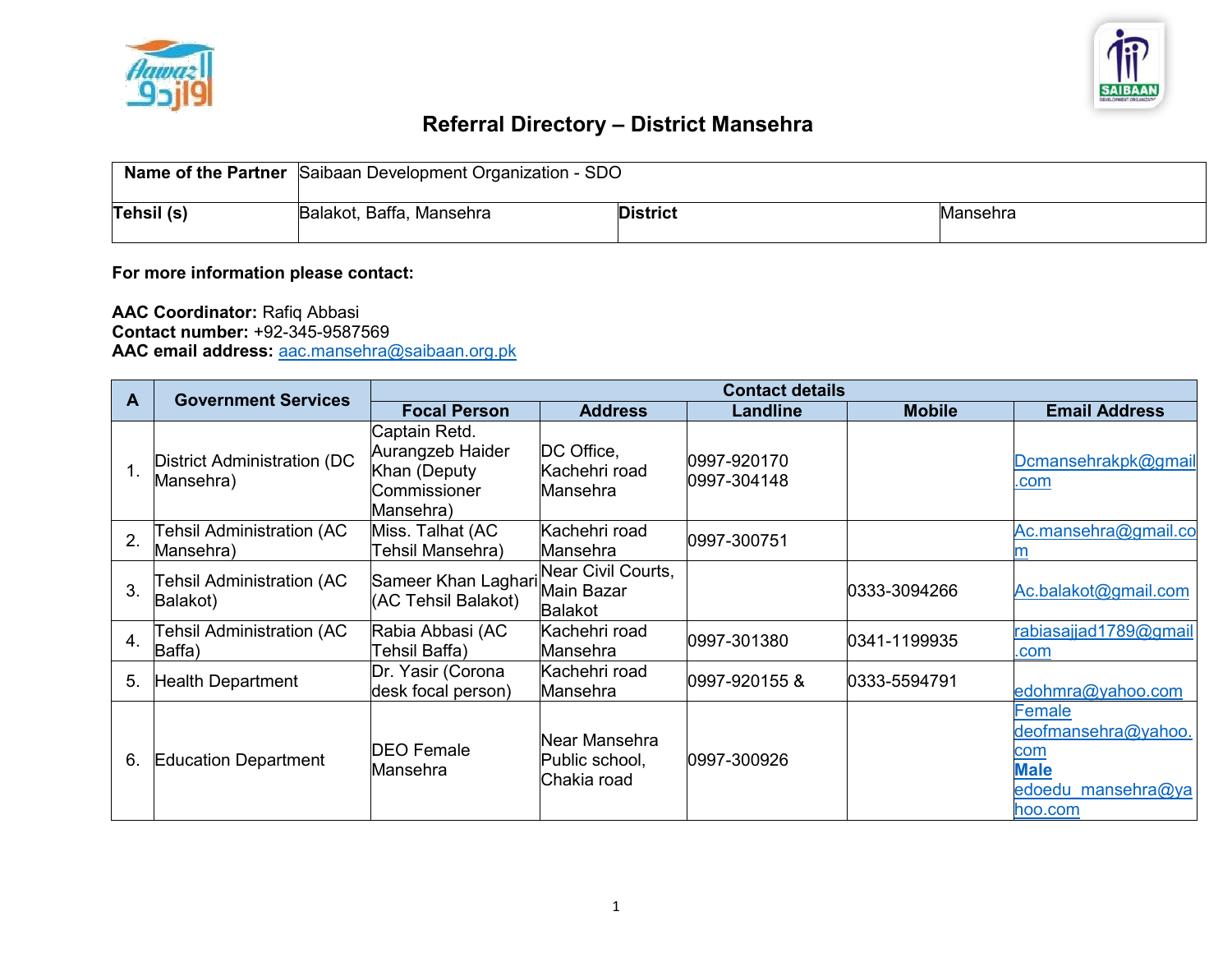



|              |                                                                       | <b>Contact details</b>                                         |                                                            |                                     |               |                                         |  |
|--------------|-----------------------------------------------------------------------|----------------------------------------------------------------|------------------------------------------------------------|-------------------------------------|---------------|-----------------------------------------|--|
| $\mathbf{A}$ | <b>Government Services</b>                                            | <b>Focal Person</b>                                            | <b>Address</b>                                             | <b>Landline</b>                     | <b>Mobile</b> | <b>Email Address</b>                    |  |
| 7.           | Social Welfare Department                                             | Mr. Abd u Rasheed<br>(DO SWD Mansehra) Mansehra                | <b>Ghazikot Township</b>                                   |                                     | 0301-8137172  | malikrashid63@hotmail<br>.com           |  |
| 8.           | <b>TMA Mansehra</b>                                                   | Yasir Jamshed (TMO Garrhi road<br>Mansehra)                    | Mansehra                                                   | 0997-920061                         |               | Tmamansehra@gmmai<br>.com               |  |
| 9.           | <b>TMA Balakot</b>                                                    | Arif Baloch (TMO<br>Balakot)                                   | Kaghan road, Near $ _{0997}$ -501203<br><b>GHS Balakot</b> |                                     |               | Waqas.bkt@gmail.com<br>tmabkt@gmail.com |  |
|              | 10. TMA Baffa                                                         | Sajjad Haider (TMO<br>Baffa)                                   | Main Bazar, Baffa 0997-510403                              |                                     |               | Tmabp2017@gmail.co<br>m                 |  |
|              | 11. Rescue 1122                                                       | Hafiz u Rehman                                                 | Main City,<br>Mansehar                                     | 1122                                |               |                                         |  |
|              | 12. Police department                                                 | Sadiq Baloch (DPO)                                             | 0997-920106 &<br>0997-920016                               | DPO Office, Garrhi<br>road Mansehra |               |                                         |  |
|              | 13. Baitul Mal                                                        | Maqsood Ahmed                                                  | 0300-5633953                                               |                                     |               | info@pbm.gov.pk                         |  |
|              | 14. SoS                                                               | Miss. Bushra Aziz                                              | Near Hazara<br>University, Dhodial<br>Mansehra             |                                     | 0342-9461845  | bushraaziz85@yahoo.c<br>om              |  |
|              | 15. Food department                                                   | <b>Shad Mohammad</b><br>District food<br>Controler)            | Opposite Aashiana<br>Hotel, Atd road<br>Mansehra           |                                     | 0314-3641619  |                                         |  |
|              | 16. Labor Department                                                  | Mohammad Taimur                                                | Faisal Plaza, near<br>DHQ, Mansehra                        |                                     | 0316-930090   | dlkpk786@gmail.com                      |  |
| 17.          | <b>AHSAS Program (Benazir</b><br>Income Support merged)               | <b>Shakir Ali</b>                                              | Abbottabad Road,<br>Ghazikot<br>Mansehra                   |                                     | 0342-8553328  | contactus@ehsaas.gov<br>.pk             |  |
| 18.          | Right to public service<br>commission                                 | <b>MR. ABDUL BASIT</b><br>District Monitoring<br>Officer (DMO) | Near Civil courts,<br>mansehra                             | 997300604                           |               | mansehra.rts@kp.gov.p                   |  |
|              | 19. NADRA                                                             | Mr. Aabid (district<br>Incharge                                | Near Lari Ada,<br>Qarakuram road,<br>Mansehra              | 0997-300418<br>0997-300318          |               |                                         |  |
|              | <b>Child Protection Unit</b><br>20. Mansehra<br><b>Not Functional</b> | DO SWD (Malik Abd<br>u Rasheed)                                | <b>Ghazikot Township</b><br>Mansehra                       |                                     | 0301-8137172  | malikrashid63@hotmail<br>.com           |  |